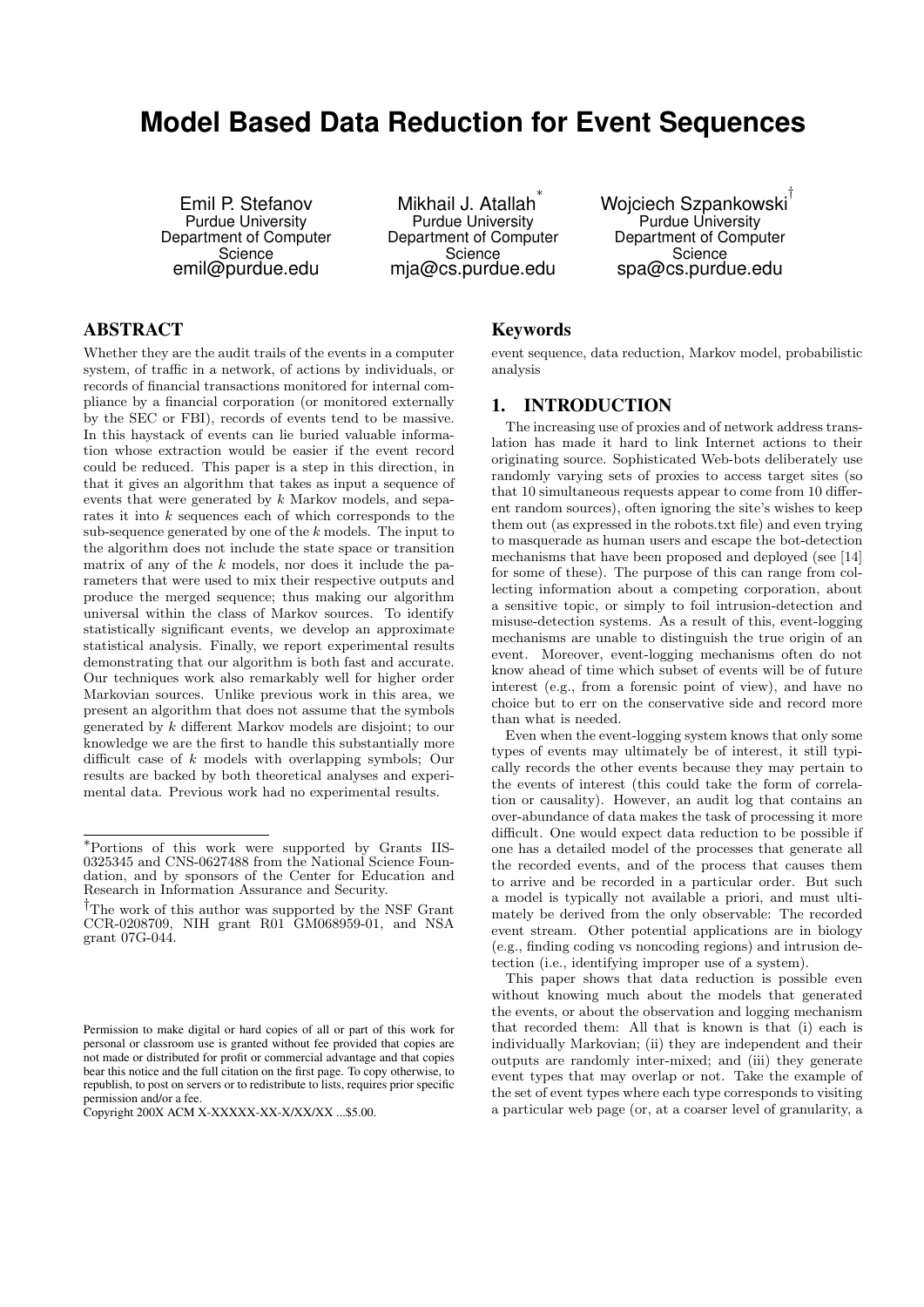

Figure 1: Illustration to the Mixing Sources Mode: One observes a mixture of symbols originating from several different Markov sources and separates the symbols according to the model that generated them.

certain category of web page). They do tend to be Markovian (where we go next tends to depend on where we are now), independent (what Alice does tends to be unrelated to what Bob does). The "disjoint" assumption is sometimes true, often approximately true; our scheme has been tested and found to work for the case of over-lapping generation of the same event types by different Markov sources.

The basic issue considered in this paper is the following: Can the inter-mixed outputs of  $k$  distinct Markov models be separated without knowing anything about each model (either its state space or transition matrix) or about the way their respective outputs were inter-mixed to produce the observable sequence? We give an efficient algorithm for this problem, and we experimentally demonstrate its effectiveness both for synthetic data and for test-case data available on the Internet.

One may view our model as a special case of the hidden Markov model [6] over the cross-product space with a projection of this product space to its components. However, this observation does not translate into a tractable computational solution. A related problem was discussed in [8] where switching sources were studied (cf. [3]), but the work most related to ours is [4] where several intractability results were proved together with some algorithms for separating Markov sources for independent and dependent switches when symbols from different sources are distinct or the mixture is of two identical Markov chains. There are no experimental results presented in [4]. Lemma 1 of [4] presents some conditions for probability estimates but these conditions can hardly be verified on real data. In this paper we present simple universal algorithms for Markov sources (both with disjoint and overlapping alphabets), together with an approximate statistical analysis that works remarkably well in practice.

# 2. MODEL

For  $i \in \{1, \ldots, k\}$ , let  $M_i = (A_i, T_i)$  be Markovian sources over the alphabet  $A_i$  with probability transition matrix  $T_i$ . Assume that a distinct symbol is associated with each state of a source model  $M_i$  thus allowing us to use the term state and symbol interchangeable for any specific source model. We shall denote  $\sigma_i = |A_i|$  and thus  $T_i$  is a  $\sigma_i \times \sigma_i$  matrix,

Let  $\hat{S}_i$  be a sequence generated by the source model  $M_i$ . Furthermore, let all  $A_i$  be pairwise disjoint. Let  $\hat{S}$  be the sequence of events generated by repeatedly flipping a k-sided coin whose probability of side i is  $p_i$ : If the outcome of the coin flip is side i then the next symbol of  $\hat{S}$  comes from



Figure 2: The alphabets of sample Disjoint and Overlapping Markov Merging Models.

 $\hat{S}_i$ , and that symbol of  $\hat{S}_i$  is thereby "consumed" (hence the next time a coin flip produces side  $i$ , it is the next symbol of  $\hat{S}_i$  that appears in  $\hat{S}$ ). An equivalent definition of  $\hat{S}$  is to say that  $\hat{S}$  is obtained by running the textbook k-way merging algorithm on the  $\hat{S}_i$ 's, using the coin flip to determine the outcome of each  $k$ -way comparison done by the merging algorithm (a coin toss that turns up side  $i$ , places the comparand from  $\hat{S}_i$  in the output sequence  $\hat{S}$ ).

The input to the algorithm is a sequence  $S$  that is a contiguous portion of the above  $\hat{S}$ , i.e., a "window of observation" of width  $|S| = n$ . The output of the algorithm is a partition of the input S into  $S_1, \ldots, S_k$  where  $S_i$  is the subsequence of S restricted to the events from  $A_i$ ; hence the algorithm needs to determine all of the  $A_i$ 's. The algorithm has a small probability of failing to produce such an output; we shall characterize precisely which inputs cause this.

We define a Markov Merging Model to be the model where the outputs of  $M_i$  are inter-mixed as specified earlier with respective probabilities  $p_1, \ldots, p_k$ . A Disjoint Markov Merging Model is a Markov Merging Model where  $A_i \cap A_j = \emptyset$  $\forall i \neq j$ . An Overlapping Markov Merging Model is a Markov Merging Model where  $A_i \cap A_j \neq \emptyset$  for all  $i \neq j$ . These definitions will be used to distinguish between the different algorithms presented in this paper.

We henceforth use A to denote  $\cup_{i=1}^k A_i$  and  $\sigma$  to denote |A| (hence  $\sigma = \sigma_1 + \ldots + \sigma_k$ ).

# 3. PRELIMINARIES

This section presents our analysis that will be needed to justify our algorithms presented in the next sections.

### 3.1 Definitions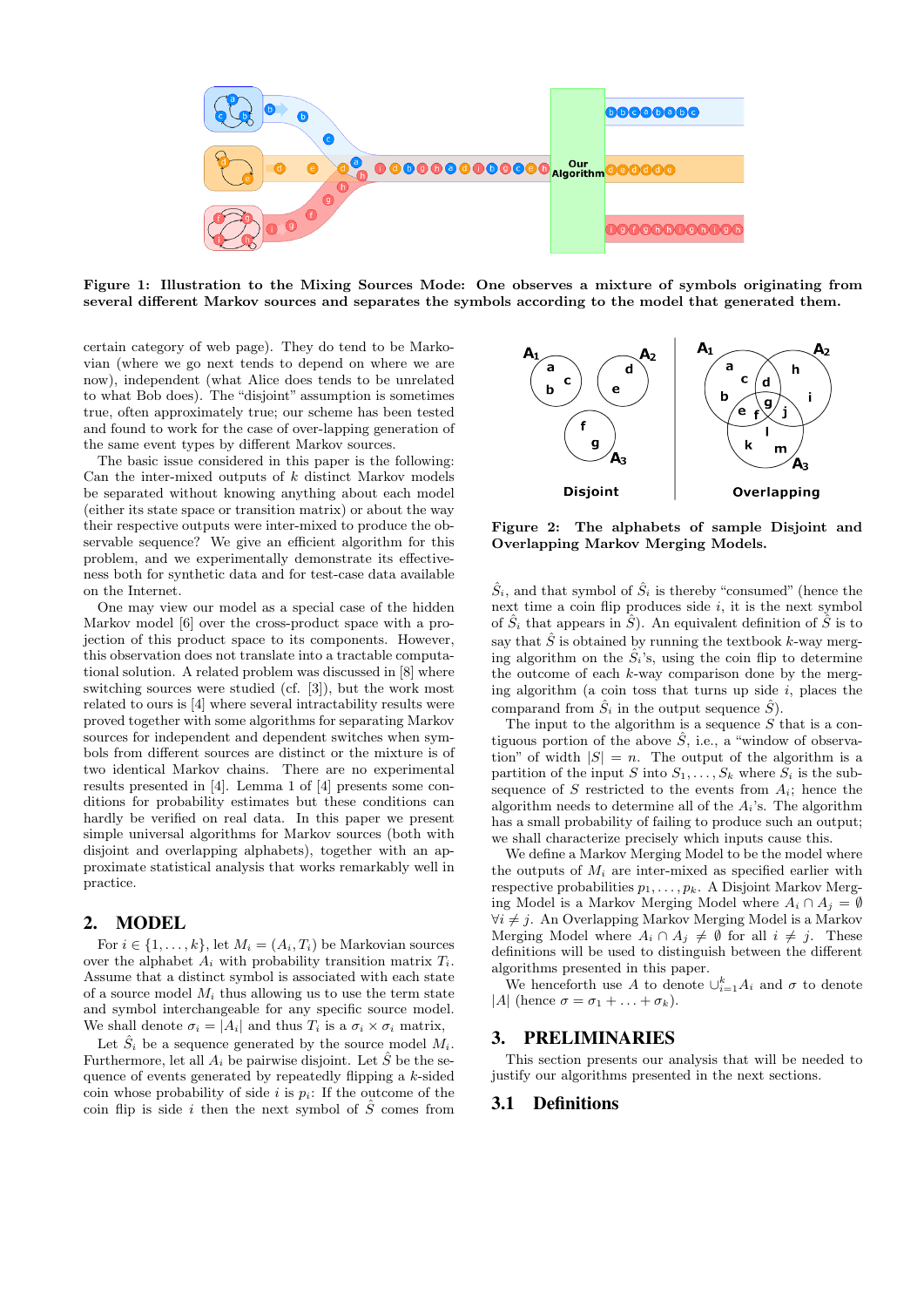Each Markov model  $M_i$  is time invariant (homogeneous) so we define the following stationary probabilities for  $S_i$ :

- $P_i(uv) = P(S_i[t] = u, S_i[t+1] = v),$
- $P_i(v|u) = P(S_i[t] = v|S_i[t-1] = u).$

The output sequence is stationary, hence we can define the following stationary probabilities for S:

•  $P(uv) = P(S[t] = u, S[t+1] = v),$ 

• 
$$
P(v|u) = P(S[t] = v|S[t-1] = u) = T_i[u, v]
$$

for any  $u, v \in A$ .

## 3.2 The Discriminator

The algorithms presented in this paper use a discriminator, denoted by  $\hat{\delta}$ , to help determining whether two symbols are generated by the same Markov source (i.e., for symbols u and v, does there exist i s.t.  $u \in A_i$  and  $v \in A_i$ ?).

It is extremely easy to compute  $\hat{\delta}$  by counting the number of occurrences of pairs of symbols. We use the expression  $\#uv$  to denote the number of occurrences of the string uv in S. Then

$$
\hat{\delta}(u,v) = \#uv - \#vu.
$$

Let  $\delta(w)$  denote the number of w occurrences in S. Clearly (cf. [12, 13]),

$$
P(w) = \lim_{n \to \infty} \frac{\delta_n(w)}{n}.
$$

where for random  $S$  the above limit must be "in probability", and even stronger "almost sure" convergence sense. In fact, the rate of convergence of the above limit for Markov processes is exponential [12].

We now estimate  $\hat{\delta}$  based on  $\delta$  defined as

$$
\delta = (n-1) \cdot (P(uv) - P(vu)).
$$

Observe that

$$
\lim_{n \to \infty} \frac{\hat{\delta}}{n-1} = \frac{(n-1)P(uv) - (n-1)P(vu)}{n-1}
$$

$$
= P(uv) - P(vu)
$$

$$
= \delta,
$$

and then

$$
\lim_{n \to \infty} (\delta - \hat{\delta})
$$
  
=  $(n - 1)(P(uv) - P(vu)) - ((n - 1)P(uv) - (n - 1)P(vu))$   
= 0.

Thus for large values of n (when S is long), we can treat  $\hat{\delta}$ as an approximation to  $\delta$ . We will later quantify how good is this approximation.

We now show that if for some i we have  $u \in A_i$  and  $v \in A_i$ , then  $\delta = 0$ ; therefore, u and v must belong to the same alphabet. In the case of disjoint sources, this implies that  $u$  and  $v$  are generated by the same source model.

Let us now concentrate on disjoint alphabets. We first calculate  $P(uv)$ , the probability of occurrence of the string uv at a certain position in S. Recall that  $P(uv)$  is the same for each position in  $S$  thereby allowing us to use the single notation  $P(uv)$  for any fixed position in S.

Observe that  $P(uv)$  is the sum of the probabilities of two disjoint events:

1. The merging process has determined that at position  $x$ in  $S$ , the output of the source model  $M_i$  will be placed, and at position  $x + 1$ , the next output of the same source model  $M_i$  will be placed. The probability that the merging process will pick the model *i* twice is  $p_i^2$ and the probability of  $M_i$  outputting a u followed by a v is  $P_i(uv) = P_i(u)P_i(v|u)$ . Since all k models have to be accounted for, the overall probability of this event occurring is

$$
\sum_{i=1}^k p_i^2 \cdot P_i(uv).
$$

2. The merging process has determined that at position  $x$ in  $S$ , the output of the source model  $M_i$  will be placed, and at position  $x + 1$ , the output of a different source model  $M_j$   $(i \neq j)$  will be placed. The probability that the merging process will pick model i then j is  $p_i p_j$  and the probability of  $M_i$  outputting u and  $M_j$  outputting v is  $P_i(u)P_j(v)$ . Since all models where  $i \neq j$  have to be accounted for, the overall probability of this event occurring is

$$
\sum_{i \neq j} p_i p_j \cdot P_i(u) \cdot P_j(v).
$$

These two events are disjoint and hence

$$
P(uv) = \sum_{i=1}^{k} p_i^{2} \cdot P_i(uv) + \sum_{i \neq j} p_i p_j \cdot P_i(u) \cdot P_j(v).
$$

Similarly,

$$
P(vu) = \sum_{i=1}^{k} p_i^{2} \cdot P_i(vu) + \sum_{i \neq j} p_i p_j \cdot P_i(v) \cdot P_j(u).
$$

Hence,

$$
P(uv) - P(vu) = \sum_{i=1}^{k} p_i^{2} \cdot (P_i(uv) - P_i(vu)).
$$

and

$$
\delta(u, v) = (n - 1) \cdot (P(uv) - P(vu))
$$
\n
$$
= (n - 1) \sum_{i=1}^{k} p_i^2 \cdot (P_i(uv) - P_i(vu)).
$$
\n(1)

$$
= (n-1) \sum_{i=1} p_i^2 \cdot (P_i(uv) - P_i(vu)). \tag{2}
$$

The critical observation is that if  $u$  and  $v$  belong to disjoint alphabets, then u or v cannot occur in  $S_i$  and so the strings uv and vu do not occur in  $S_i$ . Therefore,  $P_i(uv) - P_i(vu) =$  $0 - 0 = 0$ . In other words, if  $\forall i \in \{1, ..., k\}, u \notin A_i$  or  $v \notin A_j$ , then  $P_i(uv) - P_i(vu) = 0 - 0 = 0$ , and  $\delta(u, v) = 0$ .

#### 3.3 Estimating the Discriminator

Our algorithms rely on the ability to estimate  $\delta(u, v)$  and determine with high probability whether small  $\delta$  implies  $\delta(u, v) = 0$ . As argued, we shall use  $\hat{\delta} = \text{mu}v - \text{mu}$  as an estimator of  $\delta(u, v)$ . To simplify our presentation, we write  $\delta_n$  for  $\delta(u, v)$  when the sequence is of length n.

In the sequel, we present a simplified analysis of  $\hat{\delta}_n$ . Our goal is to assure that if  $\hat{\delta}_n \leq \varepsilon$  for some  $\varepsilon > 0$ , then with high probability  $\hat{\delta}_n = 0$ . We accomplish it by appealing to the Chebyshev inequality

$$
P(\hat{\delta}_n > \varepsilon) \le \frac{Var[\hat{\delta}_n]}{\varepsilon^2}.
$$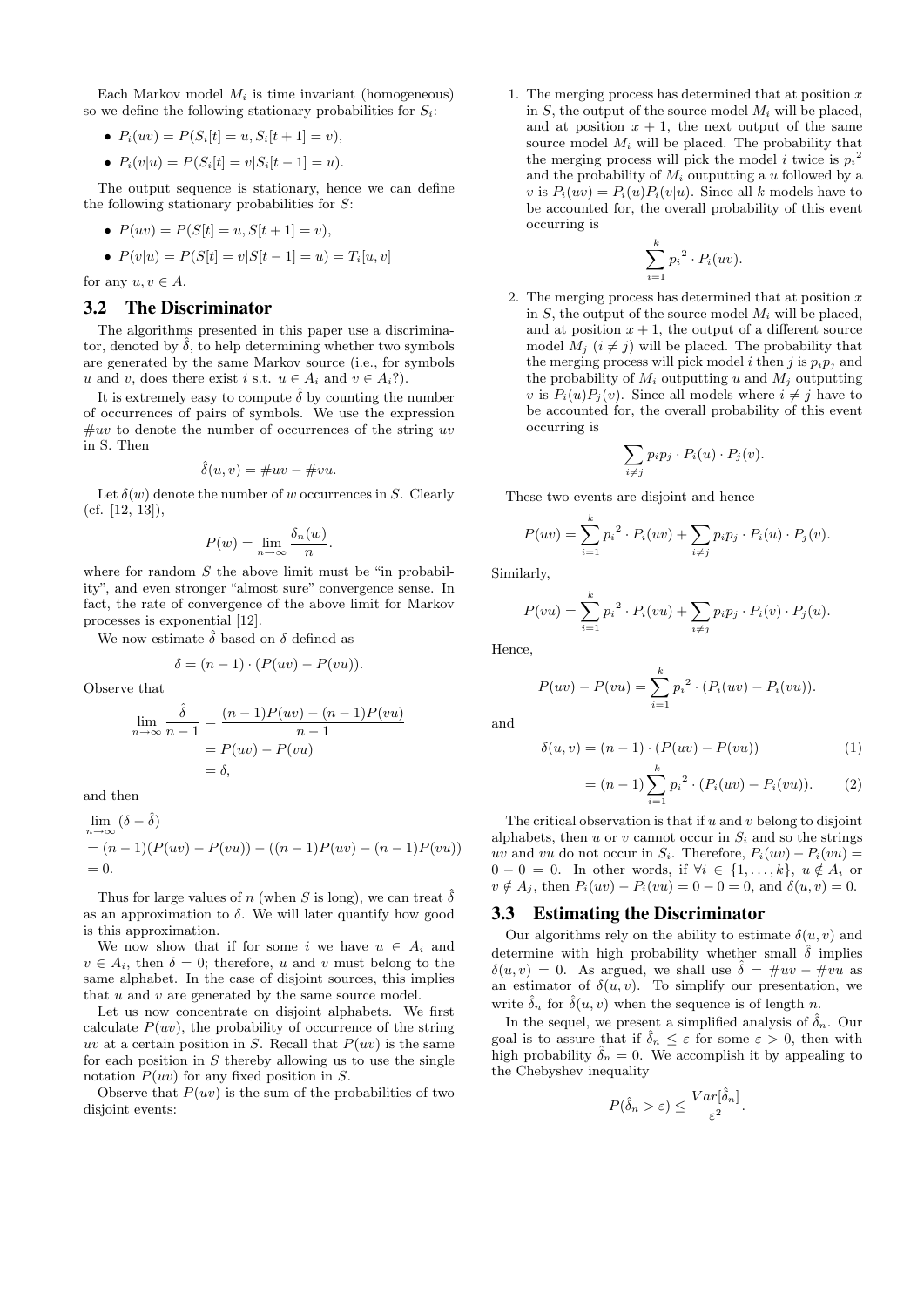Thus, we must aim at evaluating variance  $Var[\hat{\delta}_n]$ . We shall prove that

$$
Var((n-1)\delta) = Var(\#uv - \#vu) \approx
$$
  

$$
n(P(uv) + P(vu)) - 4(n-1)(P(u)P(uv) + P(v)P(vu))
$$

To derive this result we start out with a few definitions. Let  $N_i(ab)$  be 1 when  $S[i] = a$  and  $S[i+1] = b$  and 0 otherwise (i.e., it is  $1$  iff string  $ab$  appears at position  $i$  in the overall sequence S). Let  $D_i = N_i(uv) - N_i(vu)$ . Our goal is to derive an approximation for the variance of  $\hat{\delta}_n =$  $\overline{\#uv} - \overline{\#vu} = \sum_{i=1}^n \overline{D_i}$ . Clearly,

$$
Var(\hat{\delta}_n) = \sum_{i=1}^n Var(D_i) + \sum_{i \neq j} Cov(D_i, D_j).
$$

Since

$$
E[D_i] = E[N_i(uv)] - E[N_i(vu)]
$$
  
= 1 \* P(N<sub>i</sub>(uv) = 1) - 1 \* P(N<sub>i</sub>(vu) = 1)  
= 0

and

$$
E[D_i^2] = E[(N_i(uv) - N_i(vu))^2]
$$
  
=  $E[(N_i(uv))^2 + N_i(uv)N_i(vu) + (N_i(vu))^2]$   
=  $E[(N_i(uv))^2] + E[(N_i(vu))^2]$   
=  $1^2 P(N_i(uv) = 1) + 1^2 P(N_i(vu) = 1)$   
=  $P(uv) + P(vu)$ 

we arrive at

$$
Var(D_i) = E[D_i^2] - E[D_i]^2 = P(uv) + P(vu)
$$

$$
\sum_{i=1}^n Var(D_i) = n(P(uv) + P(vu)).
$$

Now we approximate the second summation:

$$
Cov(D_i, D_j) = E[(D_i - E[D_i])(D_j - E[D_j])].
$$

We find

$$
Cov(D_i, D_{i+1}) = E[(D_i - E[D_i])(D_{i+1} - E[D_{i+1}])]
$$
  
=  $E[D_i D_{i+1}]$   
=  $E[(N_i(uv) - N_i(vu))(N_{i+1}(uv) - N_{i+1}(vu))]$ .

There are two disjoint events when this value is nonzero: (1) uv appears at position i in S with probability  $P(uv)$ and u appears at position  $i + 2$  in S with probability  $P(u)$ , causing vu to appear at position  $i + 1$ . (2) vu appears at position i in S with probability  $P(vu)$  and v appears at position  $i + 2$  in S with probability  $P(u)$ , causing uv to appear at position  $i + 1$ . Hence,

$$
Cov(D_i, D_{i+1})
$$
  
=  $P(uv)P(u)(1-0)(0-1) + P(vu)P(v)(0-1)(1-0)$   
=  $-P(u)P(uv) - P(v)P(vu)$ 

We will only consider the covariances  $Cov(D_{i-1}, D_i)$  and  $Cov(D_i, D_{i+1})$  for each i. In other words, we will assume that the effect of  $D_i$  on  $D_i$ , coming from the memory of the mixing process, is neglected in our analysis when  $|i - j| > 1$ (cf. [13] how to compute it for Markov sources). Thus

$$
\sum_{i \neq j} Cov(D_i, D_j) \approx 2 \sum_{i=2}^n Cov(D_{i-1}, D_i) + 2 \sum_{i=1}^{n-1} Cov(D_i, D_{i+1})
$$
  
=  $4 \sum_{i=1}^{n-1} (-P(u)P(uv) - P(v)P(vu))$   
=  $-4(n-1)(P(u)P(uv) + P(v)P(vu)).$ 

Finally, combining the two summations, we get:

 $Var(\hat{\delta}_n) = n(P(uv) + P(vu)) - 4(n-1)(P(u)P(uv) + P(v)P(vu))$ as needed.

# 3.4 Using the Discriminator

We have shown that if  $u$  and  $v$  do not belong to the same source model alphabet, then  $\delta(u, v) = 0$ . Note that the converse is not necessarily true: if  $\delta(u, v) = 0$ , then u and v never belong to the same source model. This leads to the so called indistinguishable cases (cf. [4]).

We can pinpoint when the converse is not necessarily true. This happens when  $\forall i \ P_i(uv) = P_i(vu)$ . Such a Markov is called reversible, because the probability of encountering a  $uv$  in S is the same as the probability of encountering a  $vu$ for all pairs  $(u, v)$ .

Based on the estimator  $\hat{\delta}$ , we will now define an Attraction Graph (call it G) which is used by the algorithm for overlapping sources. The vertices of the attraction graph consist of the elements of A (the union of all alphabets). If  $\delta > \varepsilon$ , for some threshold  $\varepsilon > 0$ , we assume that  $\delta_n > 0$ with high probability and we establish an edge in the graph. (Notice that  $\hat{\delta}$  acts as an estimator for  $\hat{\delta}_n$ .)

# 4. DISJOINT SOURCES ALGORITHMS

In this section we present our separation algorithms for known and unknown k.

#### 4.1 Accurate Algorithm for Known k

In the previous section, we saw that  $\hat{\delta} \approx 0$  is a good indicator that  $x$  and  $y$  belong to different models. However,  $\hat{\delta} \not\approx 0$ , which indicates that x and y are from the same model, is an even better indicator because it is only true when  $x$ and y are from the same model. This suggests using  $\hat{\delta}$  as a measure of the likelihood of  $x$  and  $y$  being in the same model. Observe that large values of  $\hat{\delta}$  may be interpreted that  $x$  and  $y$  are likely to be in the same model.

In summary, the discriminator works better for deciding whether  $x$  and  $y$  are generated the same model. Therefore, our algorithm takes action only for pairs  $x, y$  for which  $\left|\hat{\delta}(x,y)\right|$  is large. The algorithm relies heavily on this obser-

vation, by grouping pairs  $x, y$  in descending order of  $\left|\hat{\delta}(x, y)\right|$ over all pairs where  $x \neq y$ .

The algorithm is as follows:

- 1. Compute  $\hat{\delta}(x, y)$  for all  $x \neq y$ .
- 2. Sort the pairs generated in step 1 in descending order of  $\left|\hat{\delta}(x,y)\right|$ .
- 3. Place each of the  $\sigma$  event types in a group of its own, then go through the sorted pairs  $(x, y)$  and, if x and y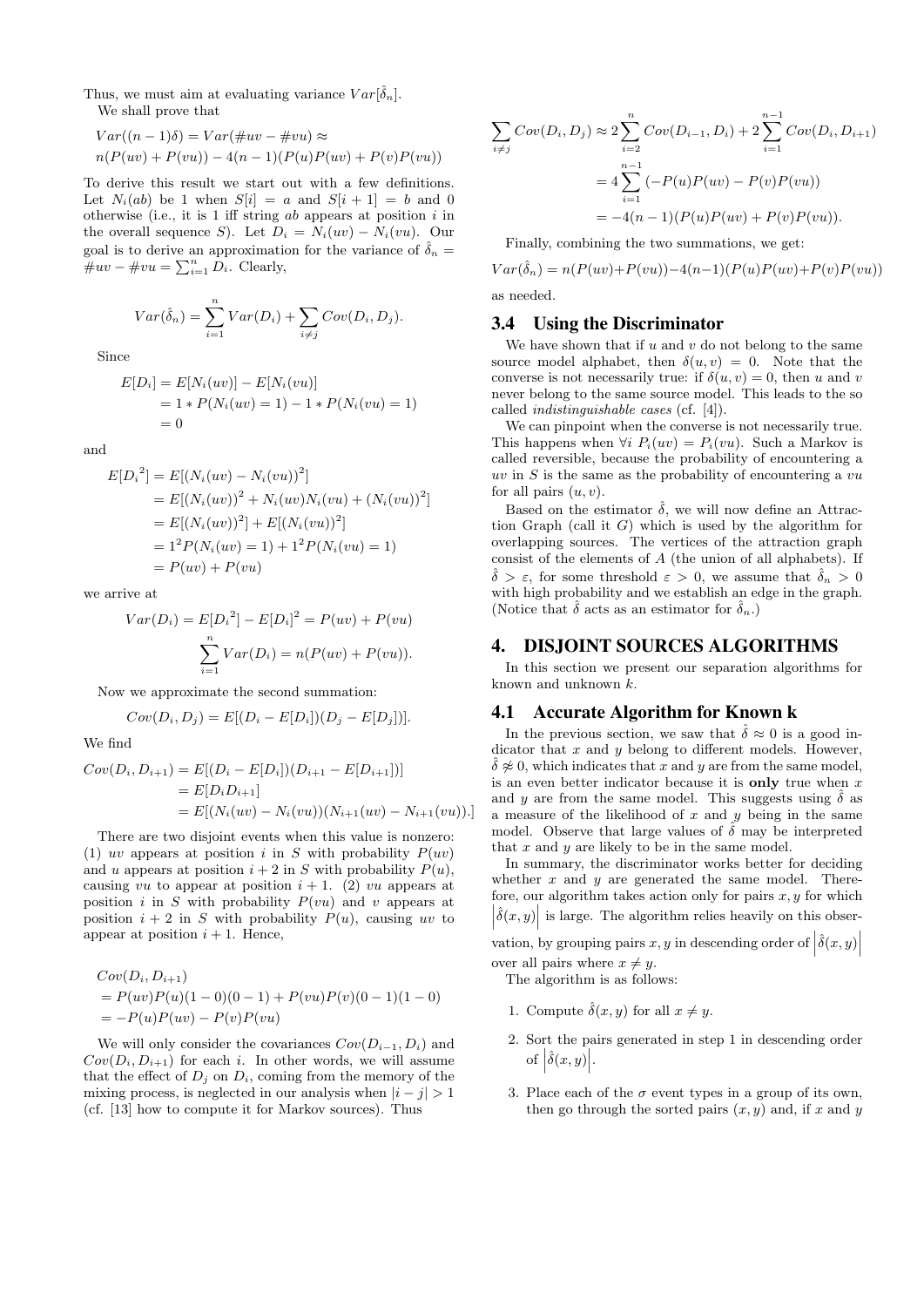are in different groups, then merge those two groups. Stop looking at such pairs  $(x, y)$  when exactly k groups remain.

4. Return the k groups and, along with each group, the subsequence of S whose symbols come from that group.

We now turn to the implementation and complexity of the above algorithm.

- The computation of  $\delta(x, y)$  for all  $x \neq y$  can be done in  $O(n)$  time and  $O(\sigma^2)$  space as follows: Sweep through the sequence and count the number of occurrences of each symbol x (i.e.,  $\#x$ ). This takes  $O(n+\sigma)$  time and  $O(\sigma)$  space. During the same sweep, for every length 2 substring xy of S, increment  $\#(xy)$ . This takes  $O(n)$ time and  $O(t)$  space where t is the number of distinct length 2 substrings of S, hence  $t \leq \min\{n, \sigma^2\}.$
- Since there are  $O(\sigma^2)$  values in T, sorting them can be done in  $O(\sigma^2 \log \sigma)$  time.
- The repeated merging of groups can be done efficiently in a total of  $O(\sigma^2 \cdot \alpha(t,\sigma))$  time, where  $\alpha$  is the inverse Ackermann function, which is dominated by the  $O(\sigma^2 \log \sigma)$  time of the previous step, and in  $O(\sigma^2)$ space, by using the well known Union-Find data structure. [2]

Therefore, the overall complexity of the algorithm is  $O(n +$  $\sigma^2$  log  $\sigma$ ) time and  $O(\sigma^2)$  space. In any practical situation, the length  $n$  of the event sequence is much larger than the number  $\sigma$  of event types that we always have  $n \geq \sigma^2 \log \sigma$ . For this reason, we can say that the algorithm is  $O(n)$  time.

# 4.2 Accurate Algorithm for Unknown k

[Carefully review the content below because it is brand new.]

If  $k$ , the number of source models, is not given, the algorithm in the previous section can be modified to only consider pairs  $(x, y)$  for which there is an edge in the Attraction Graph:

- 1. Compute the Attraction Graph, G, as defined in the preliminaries section.
- 2. Place each of the  $\sigma$  event types in a group of its own, then for each pair of symbols  $(x, y)$ , if there exist an edge in G between x and y, then merge the group of  $x$ with the group of  $y$ . If  $x$  and  $y$  happen to already be in the same group, skip to the next pair.
- 3. Return the groups and, along with each group, the subsequence of S whose symbols come from that group. The number of resulting groups is the value of  $k$ .

The complexity analysis of the above algorithm is similar to that of the previous one:

• The computation of the Attraction Graph requires  $\hat{\delta}(x, y)$ to be computed for each pair where  $x \neq y$ . Each  $\psi(x, y)$  can be computed in constant time from  $\hat{\delta}(x, y)$ using the closed form equation given in the preliminaries section. The attraction graph can then be built using an edge list representation by testing each value of  $\psi(x, y)$ . Hence computing the Attraction Graph takes  $O(n)$  time and  $O(\sigma^2)$  space.

• For the same reason as for the previous algorithm, the repeated merging of groups can be done in  $O(\sigma^2$ .  $\alpha(t, \sigma)$ ) time and  $O(\sigma)$  space.

Therefore the overall complexity of this algorithm is  $O(n + \frac{1}{2})$  $\sigma^2 \cdot \alpha(t,\sigma)$  time and  $O(\sigma^2)$  space. As mentioned earlier, in any practical situation, the length  $n$  of the event sequence is so much larger than the number  $\sigma$  of event types that we always have  $n \geq \sigma^2 \cdot \alpha(t, \sigma)$ . For this reason, we can say that the algorithm is  $O(n)$  time.

# 4.3 A More Robust Algorithm

We propose here another algorithm for sources that may be approximated by Markovian models but with a little bit of error. This algorithm is more robust for such sources than the algorithm in the previous section, but less accurate for rigorously Markovian sources. We tested it on sequences that consisted of randomly intermixed text from two different natural languages (subsets of books in English and Spanish) and it very successfully separated each of them into its two constituent subsequences. We stress that the software that did this did not have any information about the structure or properties of English and Spanish. It could have just as well worked if the roles of English and Spanish had been played by two new unknown languages coming form outer space.

Let  $\hat{\delta}$  be as previously defined:

$$
\hat{\delta}(x, y) = \#(xy) - \#(yx)
$$

The algorithm is then as follows:

- 1. Compute the pair  $(x, y) \in A^2$  that minimizes  $|\delta(x, y)|$ . Set  $U = \{x, y\}$ . Then, repeat the following until  $|U|$  $k$ .
	- (a) Compute  $w \in A$  that minimizes

$$
\sum_{z \in U} |\delta(z, w)|
$$

(b) Include  $w$  in  $U$ .

- 2. U should now contain exactly one element from each of the models, call them  $u_1, \ldots, u_k$ . Let  $V_1, \ldots, V_k$  be sets such that  $V_i = \{u_i\}.$
- 3. In turn for each  $y \in A U$  (in random order), put  $y$  in one of the  $V_i$ 's according to the following cri- $\sum_{x \in V_i} |\delta(x, y)|$ ,  $i = 1, ..., k$ . The  $V_i$  in which y is terion. Compute the k scalar quantities  $f(y, V_i)$  = inserted is the one that has maximum  $f(y, V_i)$ ; note that it is the new (augmented)  $V_i$  that is used in the insertion of the next y considered.
- 4. Return the groups  $V_1, \ldots, V_k$  and, along with each group, the subsequence of S whose symbols come from that group.

The complexity of the above is  $O(n + \sigma^2)$  by an analysis similar to the one given in the previous section (minus the use of the UNION-FIND data structure, which is not needed in this algorithm).

The basis for the correctness of the above algorithm are the following observations: A very small value for  $|\delta(x, y)|$ is an indicator that  $x$  and  $y$  are in different models, and this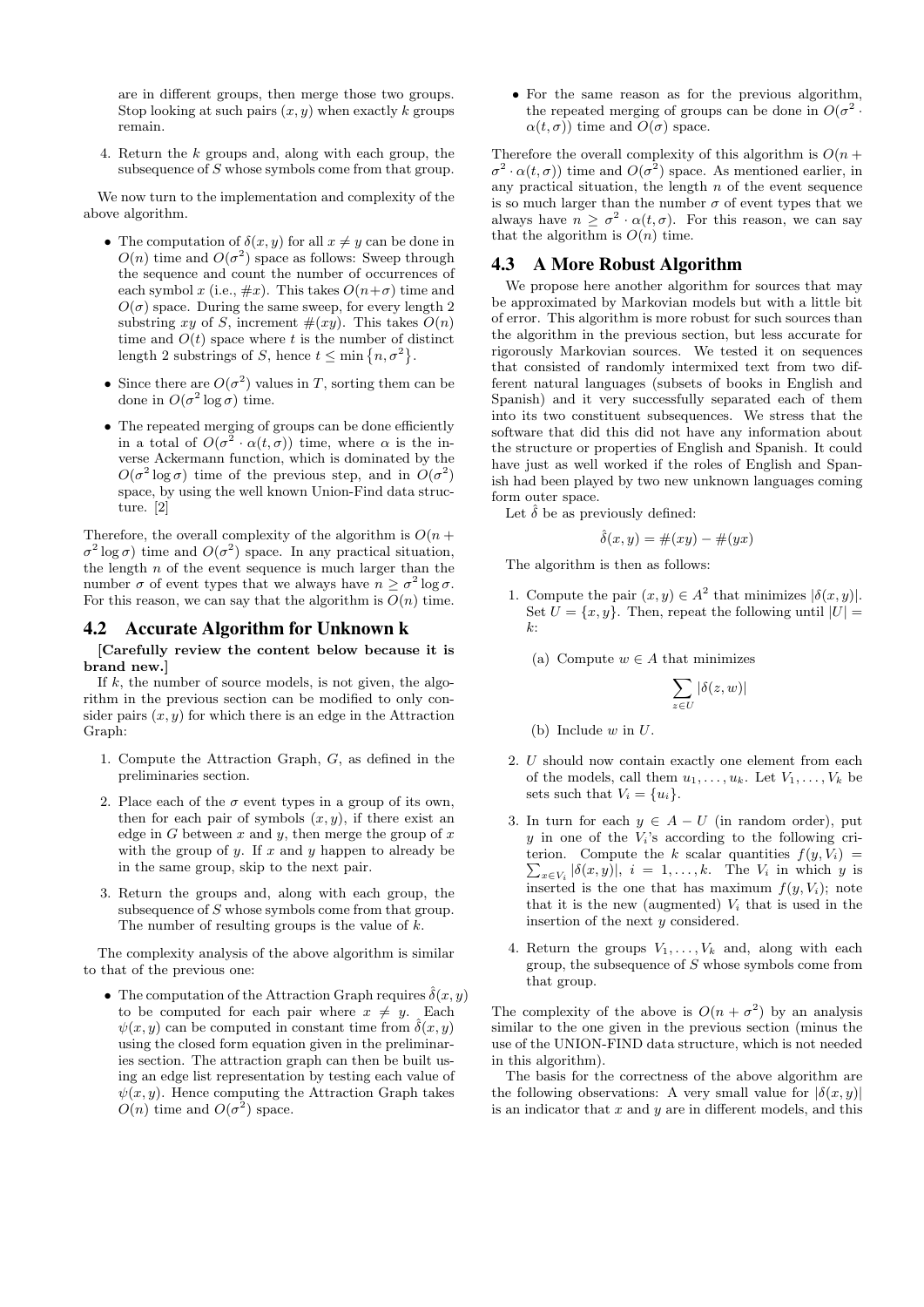

Figure 3: The merge cost of  $u$  and  $v$  is defined as the number of edges that must be added to the subgraph containing neighbors of  $u$  or  $v$  in order to make it a complete graph. In this example, the 4 dotted edges are not present in the neighborhood  $({a, b, c, d, e})$  of u and v so the merge cost  $g(u, v)$  is 4.

is used to generate  $U$  with  $k$  different elements (one from each model). The second observation, that is the basis of building the  $V_i$ 's, is that a large  $f(y, V_i)$  is an indicator that y is in  $V_i$ , which is why the winning  $V_i$  (the one that will gobble up y) is the one having the largest  $f(y, V_i)$ .

# 5. OVERLAPPING SOURCES ALGORITHM

One of our main improvements of the work done in [4] is the formulation of an algorithm which infers mixtures of overlapping alphabets. In this section, we describe the algorithm. Its steps are as follows.

- 1. Compute the attraction graph  $G$  as described in the earlier sections.
- 2. For every pair of distinct vertices  $u, v$  in  $G$  compute the grouping cost  $q(u, v)$  as follows.
	- Let  $N(u, v)$  be the set of vertices of G that are adjacent to u or v or both, and let  $G(u, v)$  =  $(V(u, v), E(u, v))$  be the subgraph of G that is induced by  $N(u, v)$ . Then  $g(u, v)$  is the number of pairs  $x, y$  of vertices in  $G(u, v)$  such that there is no edge  $(x, y)$  in G; equivalently,  $g(u, v)$  is the number of edges that would have to be added to  $G(u, v)$  in order to turn it into a complete graph. Therefore  $q(u, v) = |V(u, v)|(|V(u, v)| - 1)/2$  –  $|E(u, v)|$ .
- 3. Sort the vertex pairs  $\{u, v\}$  by increasing  $g(u, v)$  values. Let L be this sorted list of pairs.
- 4. Initialize a set called Unlabeled to consist of all the vertices of  $V$ . As the algorithm proceeds, vertices will move out of Unlabeled to one of the following other sets (all of which are initially empty):  $Pure_1, \ldots, Pure_k$ , and Unpure. The intent is that  $Pure_i$  will contain symbols that are in model  $i$  only (i.e., not in any of the other models), and Unpure will contain the symbols that are in more than one model. The way this is done is by processing the elements of  $L$  in left to right order and and creating the pure sets  $Pure_i$ . Advance along  $L$  is as follows.



Figure 4: This Figure illustrates the approach of the algorithm for overlapping sources of identifying a pure set of symbols and the connected unsure symbols. The distinction between pure and unpure vertices is that pure vertices are only connected to the neighbors of u and v while the unpure vertices are also connected to at least one vertex that is not connected to one of  $u$  or  $v$ .

- (a) Pick the next pair  $(u, v)$  from the list L subject to the condition that both  $u$  and  $v$  are unlabeled.
- (b) Put  $u$  and  $v$  in a new  $Pure_i$ , and move every vertex x of  $N(u, v)$  out of Unlabeled and into one of two destinations: Move x to  $Pure_i$  if x has no edge linking it to a vertex outside of  $N(u, v)$ , otherwise move x to Unpure.
- 5. Create a new set  $Unclassified = Unlabeled \cup Unpure$ .
- 6. At this point the algorithm has identified the pure subset,  $Pure_i$ , of each source model's alphabet,  $A_i$ . The elements that are in *Unclassified* now need to be placed in the  $A_i$ 's. Unlike the pure elements, the unclassified elements might belong to more than one source model alphabet. Use the pure sets as pivots to determine which alphabets to place the Unclassified elements in the following way: for each  $w$  in  $Unclassified$ , place  $w$  in  $A_i$  if there is an edge between  $w$  and some element in  $Pure_i$ .

The complexity of this algorithm can be derived:

- 1. Computing the Attraction Graph takes  $O(n)$  time and  $O(\sigma^2)$  space as described in the previous section.
- 2. Since there are  $O(\sigma^2)$  pairs, sorting them can be done in  $O(\sigma^2 \log \sigma)$  time.
- 3. Iterating through L requires  $O(\sigma^2)$  time since L is of size  $O(\sigma^2)$ .

The most amount of memory that can be used by the lists is  $O(\sigma^2)$  in the case where each symbol appears in each alphabet.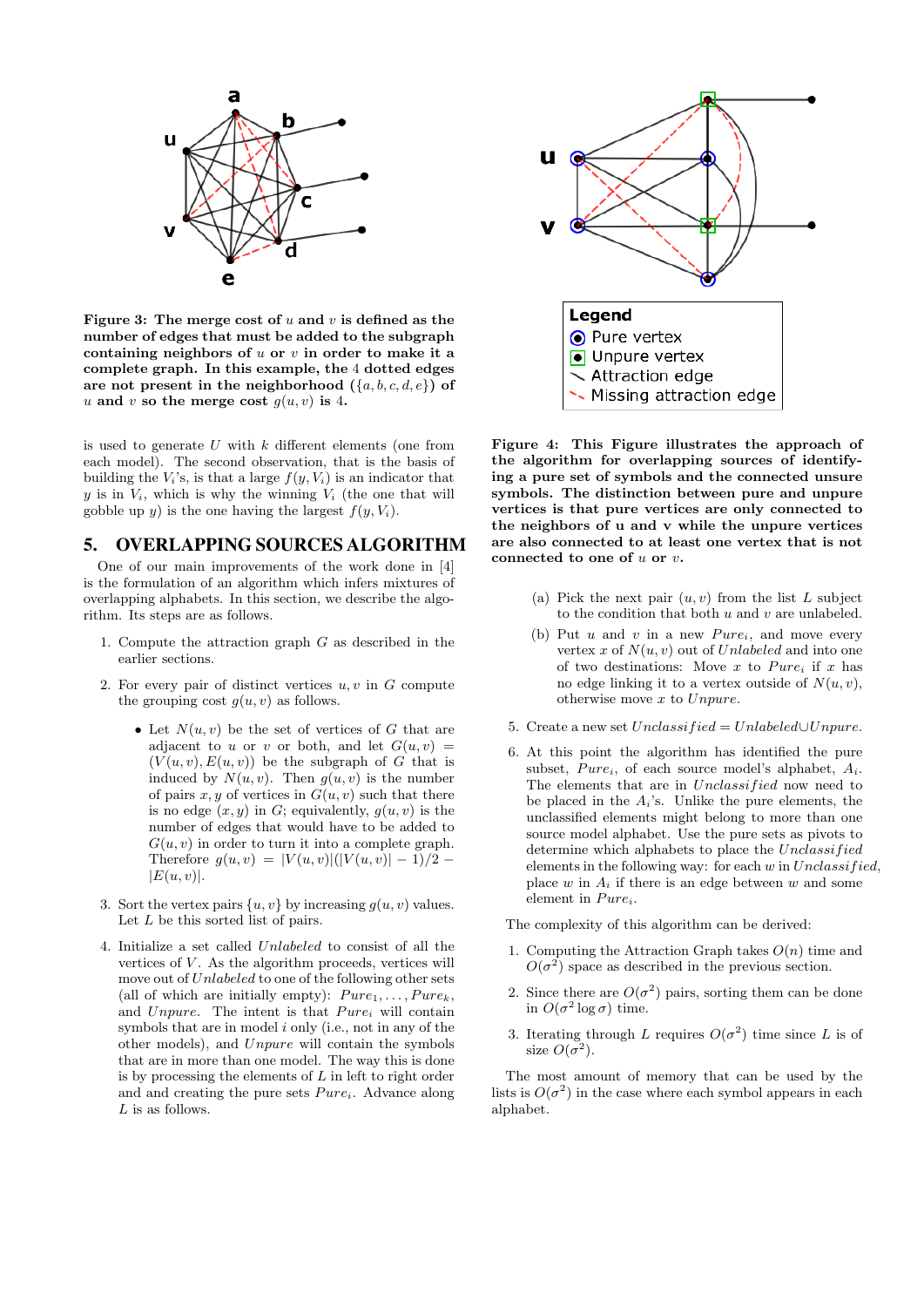Therefore the total time complexity is  $O(n + \sigma^2)$ , and because of the previously mentioned insignificant size of  $\sigma^2$ relative to  $n$ , the total time complexity can be expressed as  $O(n)$ . The total space complexity is  $O(\sigma^2)$ .

# 6. ASSOCIATING INSTANCES OF SYMBOLS TO ALPHABETS

After the alphabets are inferred using one of the algorithms described in the previous sections, an additional algorithm must be run to associate specific a occurrence of each symbol in the mixed sequence to its source alphabet. For non-overlapping alphabets, doing this is trivial because no two alphabets contain the same symbol and so there could only be one alphabet that generated the symbol. Overlapping alphabets, however, share some of the symbols. In this section, we propose a sliding window algorithm for associating occurrences of symbols to overlapping alphabets.

Assume that the overlapping alphabets  $A_1, ..., A_k$  have been computed (e.g., using one of the algorithms described in the previous sections). The goal of the algorithm is to compute  $\alpha[i]$   $(i = 1..n)$ , the alphabet from which  $S[i]$  came. So  $\alpha[10] = 3$ , indicates that S[10] came from A<sub>3</sub>. Run the following algorithm for each symbol  $S[i]$ .

- 1. Let w be the window radius. As is discussed later, our experiments show that  $w = 5$  is a good choice in most situations.
- 2. Let  $X = \{x_{-w}, ..., x_0, ..., x_w\}$  be the interval of length  $2w + 1$  centered at position i in S (hence  $x_0 = S[i]$ ).
- 3. For each possible mapping of symbol occurrences to alphabets  $\alpha : \{-w, ..., w\} \rightarrow \{1, ..., k\}$ , let  $\alpha^*$  be the one with the highest probability of occurrence where the probability is computed as follows:
	- (a) Based on  $\dot{\alpha}$ [-w], ...,  $\dot{\alpha}[w]$ , let  $y_i$  be the subsequence of X containing all of the symbol occurrences mapped to  $A_j$ .
	- (b) The probability of occurrence of  $X$  (consisting of all  $u$ 's) is:

$$
\prod_{j=1}^k \prod_{l=1}^{|A_j|-1} P_j(y_j[l], y_j[l+1])
$$

4. Assign  $\alpha[i] = \dot{\alpha}^*[0]$ .

There are  $k^{2w+1}$  mappings that need to be considered. Computing the probability of each mapping takes  $O(w)$  time and  $O(w)$  space. The set of mappings need to be computed for each occurrences of a symbol in the sequence so the total complexity is  $O(n \cdot w \cdot k^{2w+1})$  time and  $O(w)$  space. Although it is exponential, this complexity is acceptable because  $w =$ 5 (constant) and k, the number of alphabets is usually small.

### 7. EXPERIMENTAL RESULTS

In this section, we show the accuracy with which the algorithm infers the underlying alphabets of a sequence.



Figure 5: This Figure shows inference error as a function of sequence length for problems consisting of two 8-state Markov chains with 50% overlap.

# 7.1 Sequence Length

The longer the length of a sequence, the more accurate the algorithm is. We show this experimentally. For each trial the following was done:

- 1. Create two random Markov chains with alphabets of 8 symbols each. The alphabets are picked such that exactly 4 of the symbols appear in both.
- 2. Using the mixture processes defined in this paper, create a sequence (lengths differ between trials).
- 3. Feed the sequence we just generated into the algorithm described in this paper in order to infer the alphabets.
- 4. Calculate the error between the alphabets that were used to generate the sequence and the alphabets inferred by the algorithm.

Error is calculated as follows. Let  $A^*$  and  $B^*$  be the correct alphabets and A and B be the alphabets inferred by the algorithm. Then the error is  $\min(|A^* - A| + |A - A^*| + |B^* - A|)$  $B|+|B-B^*|, |A^*-B|+|B-A^*|+|B^*-A|+|A-B^*|).$ The results can be seen in Figure 5.

# 7.2 Comparison to COLT04 Algorithm

The most closely related paper to our work is [4]. This section compares the algorithm in Section 4.1 to that of [4].

The algorithm described in [4] has a weakness in that it uses the " $\approx$ " (approximately equal) operator for determining dependency relationships between symbols. The paper [4] does not explain how to determine if two values satisfy the  $\approx$ condition. One possible way to test for approximate equality is to use a constant error margin  $\epsilon$  and define  $x \approx y$  as  $|x-y| < \epsilon$ . However, this does not work in practice because the algorithm is extremely sensitive to the value of  $\epsilon$  and  $\epsilon$ is different for every kind of problem.

Our data in Figure 5 shows that even a slight change in the  $\epsilon$  parameter can cause the algorithm to fail every time. The task in the experiment was to separate a mixed sequence generated by two 10-state Markov chains. The mixed sequences varied in length between 2,000 and 20,000 symbols.